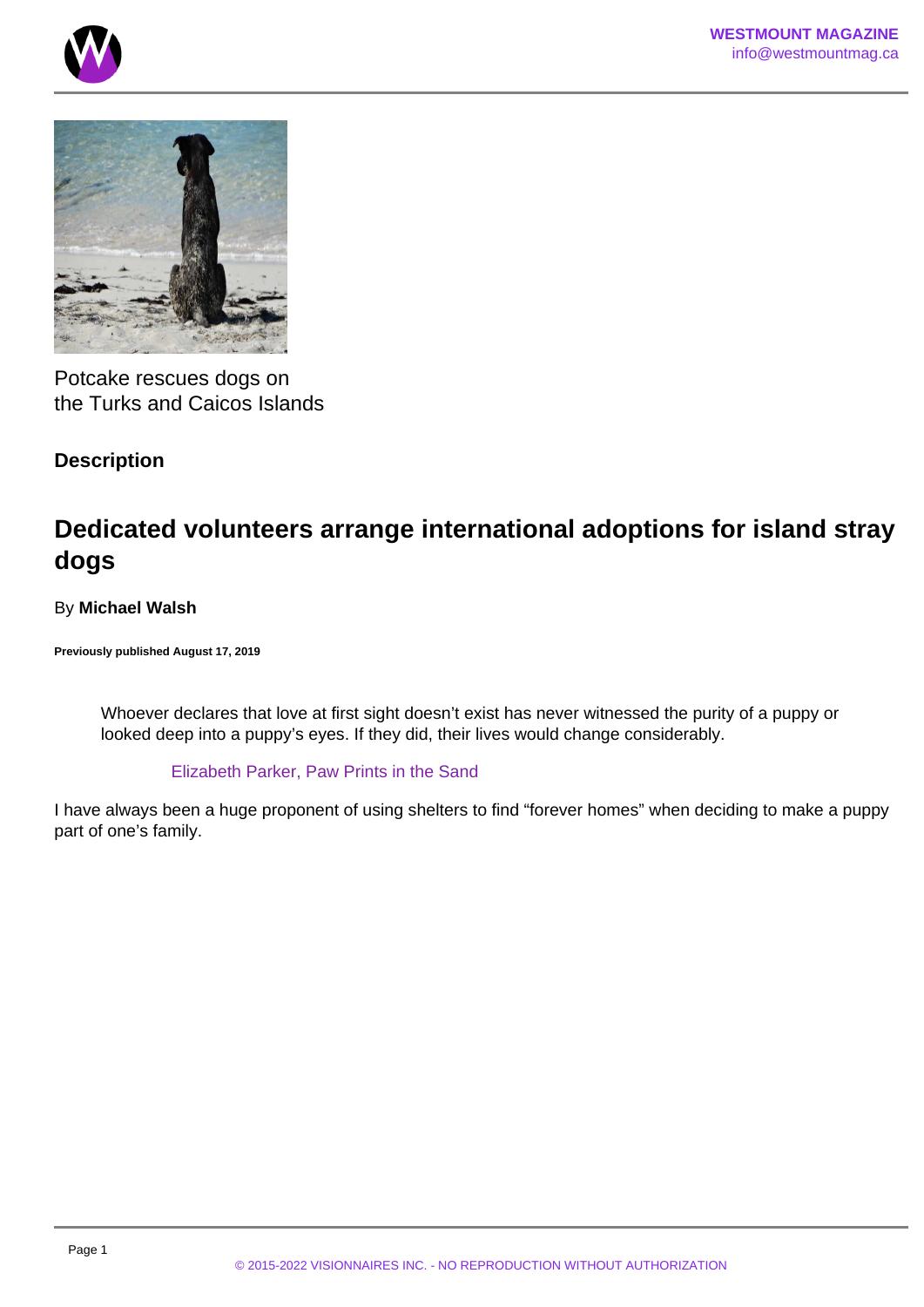Did

you know that puppies are available for adoption from the Turks and Caicos Islands ? They are called "potcakes" – a local term derived from food leftover at the bottom of a cooking pot that is shaped into patties and fed to island pets.

At this point, you might be wondering where the Turks and Caicos Islands are located. They comprise an archipelago of 40 islands and cays in the Bahama island chain north of Haiti and the Dominican Republic, the largest of which is Providenciales. (Read Michael Walsh's article: [Turks and Caicos Islands](/) )

Within this tropical paradise that comprises aquamarine waters in turquoise shades so vivid that it takes one's breath away another story emerges: the island's stray dog population.

For the past 17 years a group of dedicated volunteers, under the direction of Jane Parker-Rauw , manage Potcake Place , a facility that fosters and relocates potcake puppies from the island to the mainland (mainly the US and Canada).

The existence of Potcake Place begs the question: how large is the stray dog population on the island? Recent estimates put the number of strays at 5,000 – that's within a 37 square mile island. To put things in perspective, 100 male and 100 female dogs can produce up to 1,000 puppies per year. Government action has included trapping (and euthanizing) stray dogs in "problem areas".

Fortunately, Jane Parker-Rauw becomes cognizant of this problem and decided to become part of the solution. As such, Potcake Place was founded and still, to this day, receives and relocates puppies.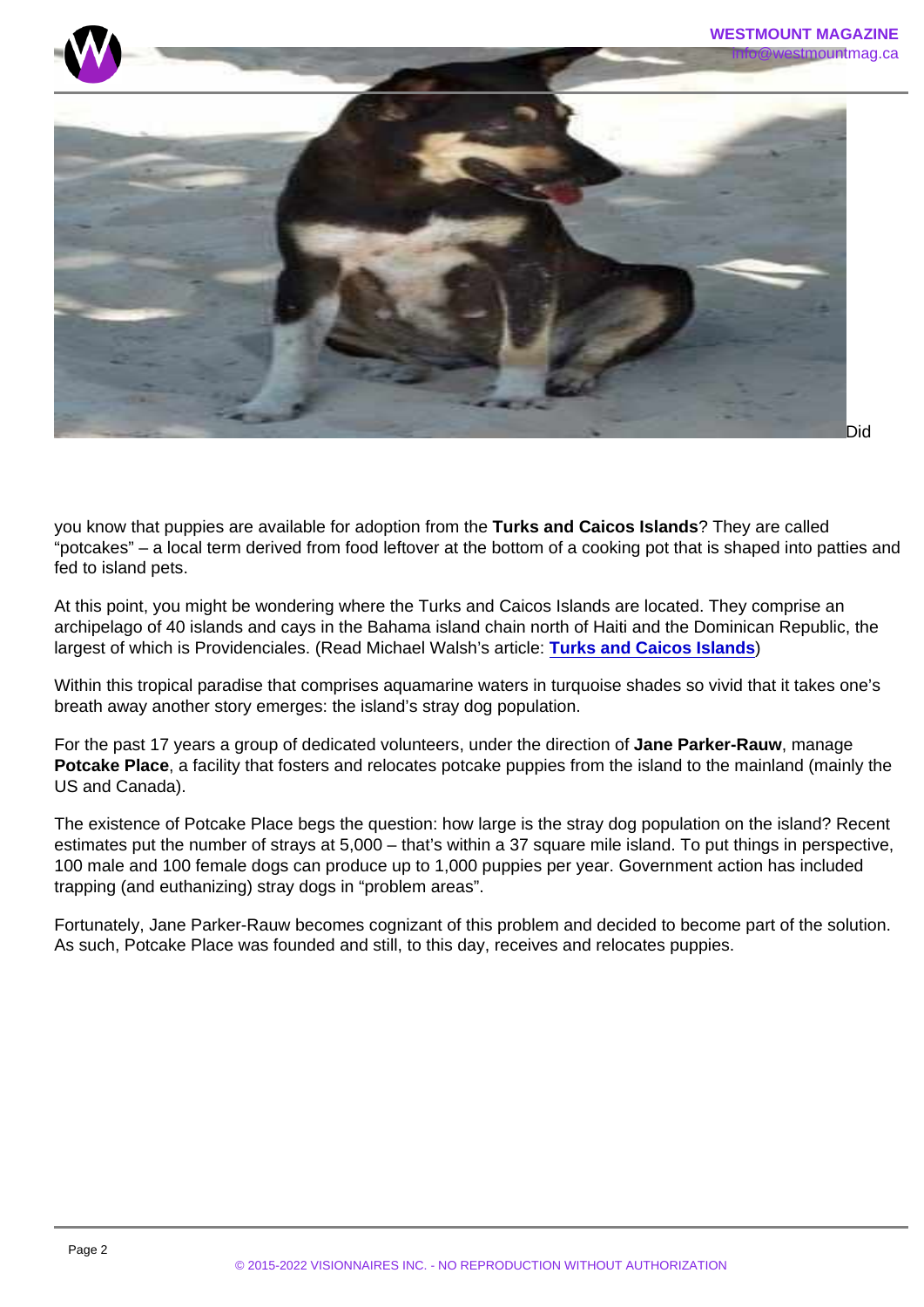

entirely by volunteers and funded donations, Potcake Place offers a second chance to puppies that would otherwise live out their lives scrounging for food and living in the island's dense underbrush.

On a steamy hot August afternoon, I had the opportunity to meet **Lynn Robinson** at their facility located in a busy shopping area. Opening the front door, one is greeted with eager yelps of puppies amongst the throng of visitors that could not resist coming inside to share the dynamics of happy puppies playing in their airconditioned environment. Most visitors are "just-looking"; however, some are intent on going home with a potcake.

Those visitors "in the know" are aware that the puppies can be "borrowed" for a few hours during the day. Interacting with people and being exposed to different environments is an important part of their socialization process. Visitors are given a shoulder bag and a puppy and allowed to spend time on the beach, or simply taken for a car ride to another residence. As one who has done this, several times, I can attest it's a rewarding experience for both the puppy and the volunteer walker.

Adoption involves a rigorous screening process to, in part, identify those adopting solely on impulse. "We tend to dissuade people from adopting", Lynn stated. She added, "We make no guarantees about health or behavioural issues that might occur in the future".

'We couldn't do this without our dedicated group of volunteers. Some live on island, others are visitors donating their time. Collectively, they all share one thing: a passion for making the world a better place, one potcake at a time.'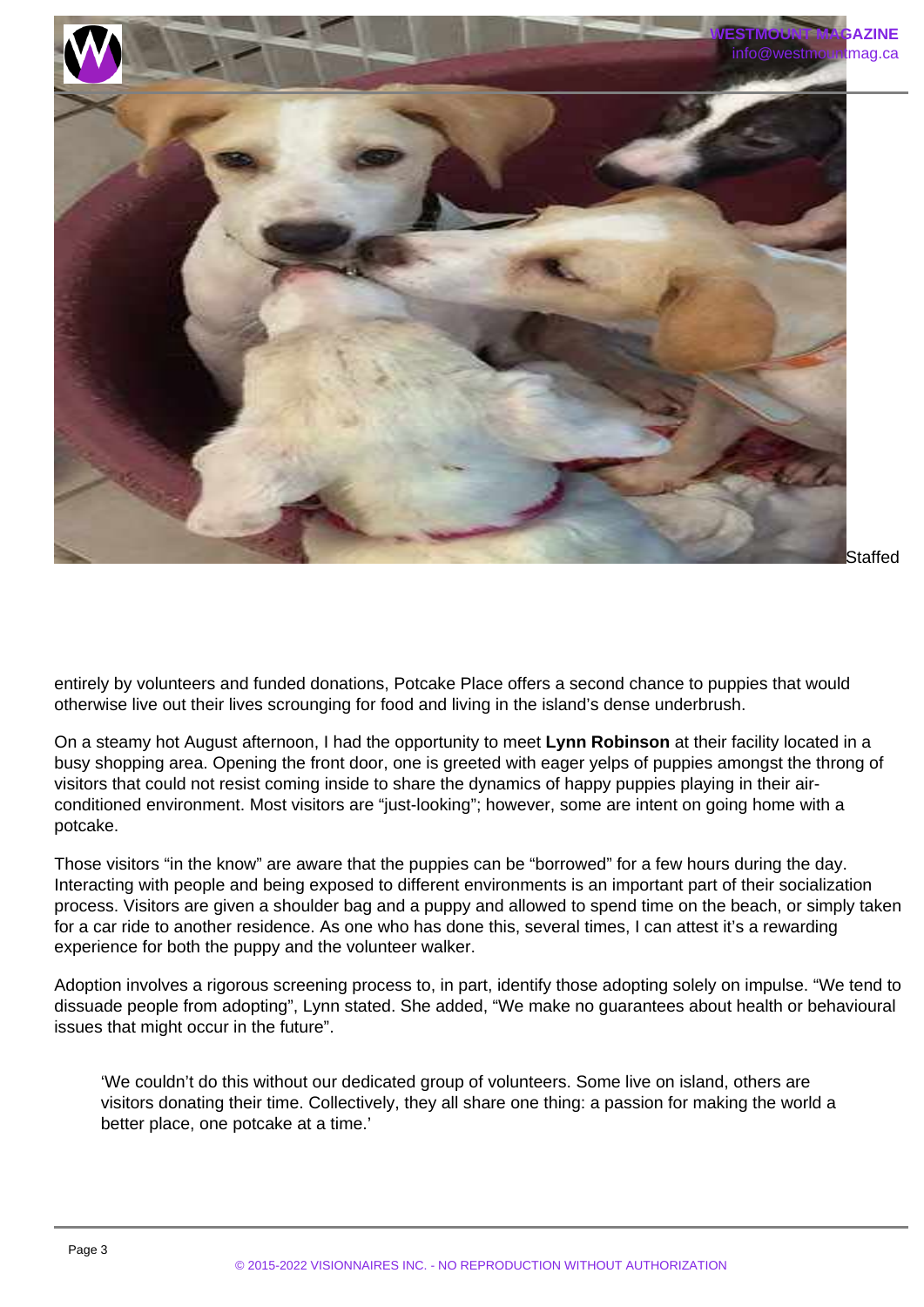### Lynn Robinson

Nevertheless, Potcake Place finds forever homes, off-island, to approximately 500 puppies per year. The adoption process involves a discussion with the prospective owners, a telephone call to their veterinarian and a bit of research (using Google Maps) to verify the puppy's new environment.

Following approval, there are two methods of shipping the puppies. The first option involves the new owner using a cabin airline bag and paying the additional fee of carrying it onboard the aircraft. The second option uses volunteer couriers – visitors returning to the mainland. These volunteers are met by the new owners at their arrival airport.

Fortunately, the island is rabies-free, minimizing the requirements for the puppies to enter the US. Canada; however, still requires a valid proof of rabies vaccination.

"We couldn't do this without our dedicated group of volunteers", Lynn added. "Some live on the island, others are visitors donating their time. Collectively, they all share one thing: a passion for making the world a better place, one potcake at a time."

Those seeking further information can visit Potcake Place's website [potcakeplace.com](http://www.potcakeplace.com) or contact them by email at [mail@potcakeplace.com](mailto:mail@potcakeplace.com)

Check out Potcake Place's Facebook page at [facebook.com/PotcakePlace](https://www.facebook.com/PotcakePlace) , or their Instagram page at [instagram.com/potcakeplacek9rescue/](https://www.instagram.com/potcakeplacek9rescue/)

I would like to thank Lynn Robinson for taking the time, during her busy day, to assist in discussing this article.

Images: Michael Walsh

Read [other articles by Michael Walsh](https://www.westmountmag.ca/?s=michael+walsh)